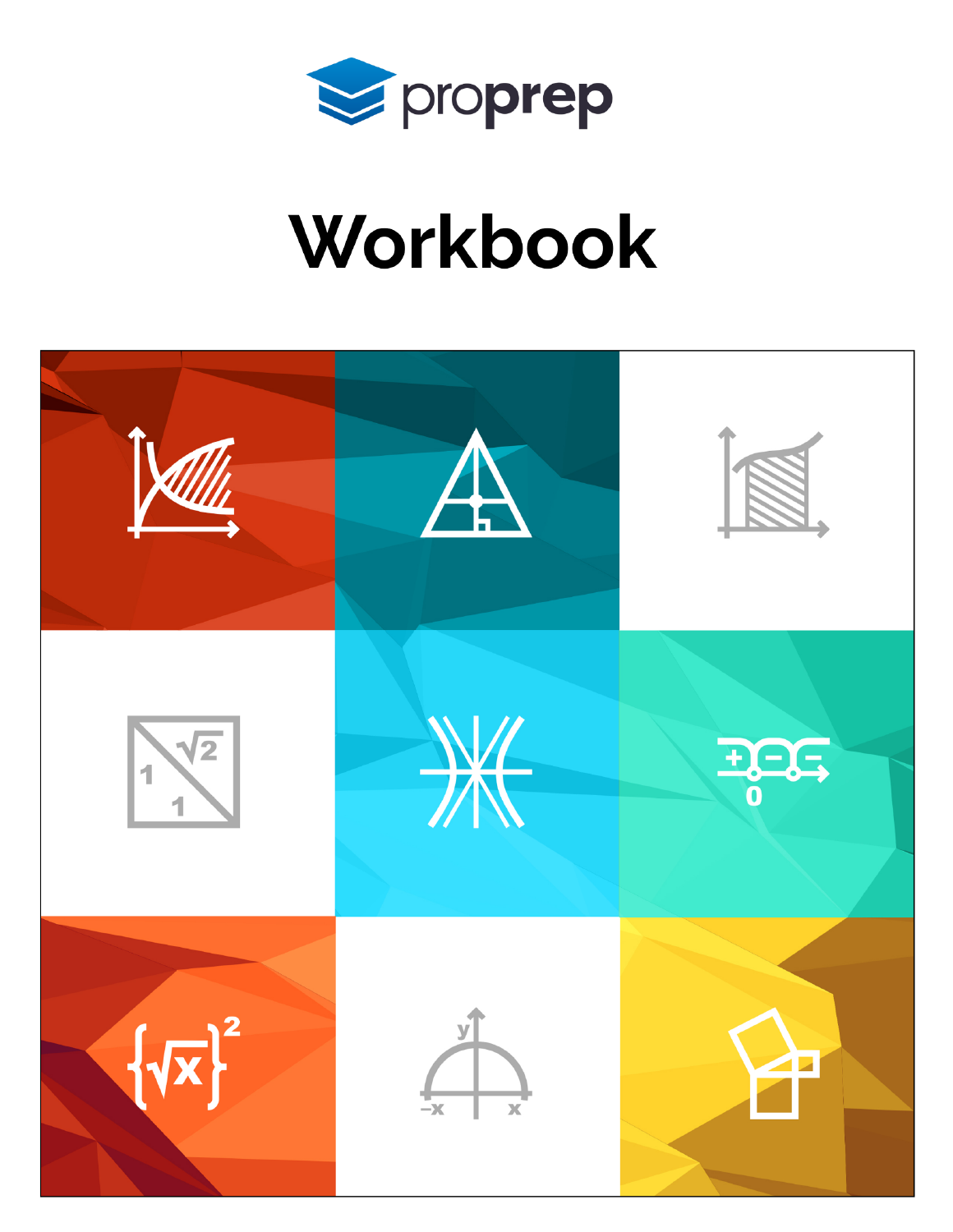# Table of Contents

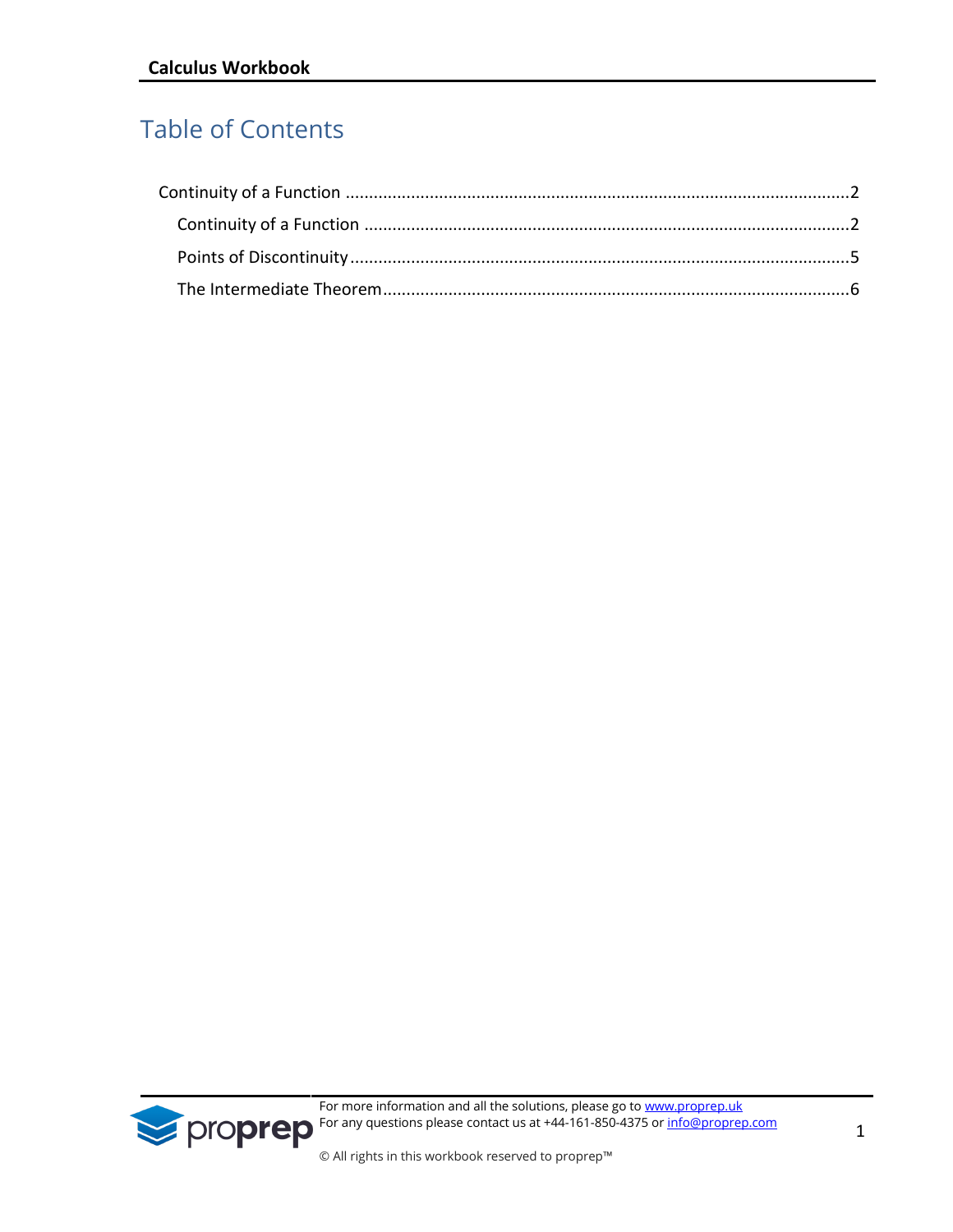# <span id="page-2-0"></span>**Continuity of a Function**

# <span id="page-2-1"></span>**Definition of Continuity**

*Eproprep* 

## **Questions**

- **1)** Consider the function:  $f(x) = \begin{cases} 1 & x^2 \end{cases}$ 1 1 *x x f x*  $x^2$  x  $\begin{cases} x & x \geq 0 \end{cases}$  $=\{$  $\begin{cases} x^2 & x < \end{cases}$ . Is the function  $f(x)$  continuous at  $x=1$  ? Sketch the graph of  $f(x)$ .
- **2)** Consider the function:  $f(x)$ 1  $x \leq 2$  $5-x$   $x>2$  $x+1$  *x f x x x*  $\begin{cases} x+1 & x \leq 2 \end{cases}$  $=\begin{cases} x+1 & x=2 \\ 5-x & x>2 \end{cases}$ Is the function  $f(x)$  continuous at  $x = 2$  ? Sketch the graph of  $f(x)$ .

3) Is the function 
$$
f(x) =\begin{cases} \frac{\sin 4x}{x} & x > 0 \\ \frac{1}{4 + e^x} & x < 0 \end{cases}
$$
 continuous at  $x = 0$ ?

4) Is the function 
$$
f(x) =\begin{cases} \frac{\sin x}{x} & x > 0 \\ 2 & x = 0 \text{ continuous at } x = 0 \text{ ?} \\ 1 + e^{\frac{1}{x}} & x < 0 \end{cases}
$$

5) Is the function 
$$
f(x) =\begin{cases} \sin x & x < 0 \\ x^2 & 0 \le x < 1 \\ 2 - x & 1 \le x < 2 \\ x - 3 & x \ge 2 \end{cases}
$$
 continuous at  $x = 0, 1, 2$ ?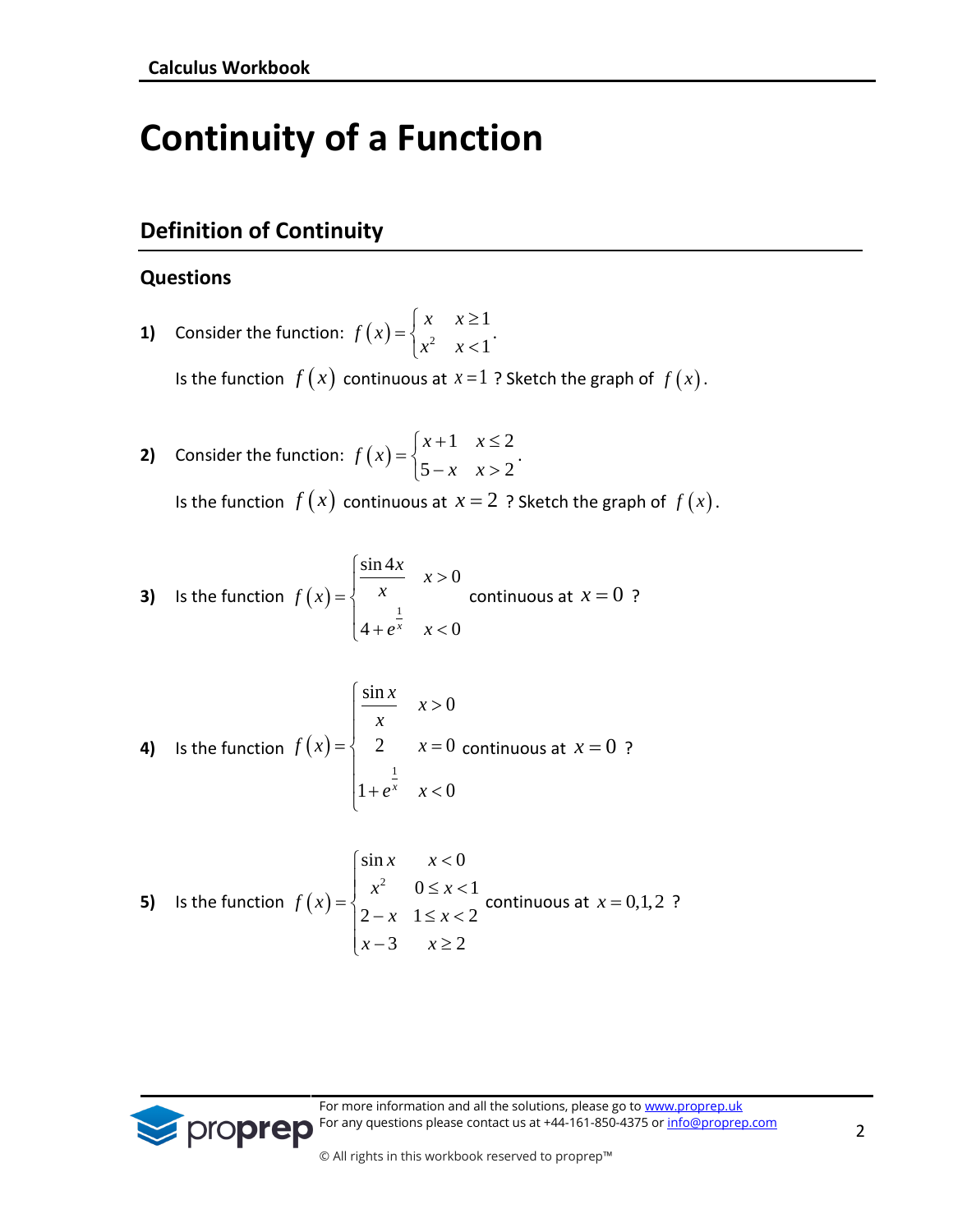6) Is the function 
$$
f(x) = \begin{cases} \frac{1}{x} & x \le 1 \\ |x-2| & 1 < x < 2 \\ 1 & x = 2 \\ x-2 & x > 2 \end{cases}
$$
 continuous at  $x = 1, 2$ ?

**7)** Find the value of  $k$  for which  $f(x)$  $x^2+x-2$   $x<2$  $5kx-6$   $x>2$  $f(x) = \begin{cases} kx^2 + x - 2 & x \ 5 & x \end{cases}$  $kx - 6$  x  $=\begin{cases} kx^2 + x - 2 & x < 2 \\ 5kx - 6 & x > 2 \end{cases}$  is continuous everywhere.

8) Find *k* which makes the function 
$$
f(x) = \begin{cases} \frac{x^2 + 2x - 3}{x - 1} & x \neq 1 \\ k & x = 1 \end{cases}
$$
 continuous for every *x*.

**9)** Find  $k$  which makes the function  $f(x)$  $\frac{x^2+5-3}{2}$   $x \neq 2$ 2 2  $f(x) = \begin{cases} \frac{\sqrt{x^2 + 5} - 3}{x - 2} & x \end{cases}$  $\begin{array}{ccc} -2 & x \\ k & x \end{array}$  $\int \frac{\sqrt{x^2+5}-3}{x}$  x ≠  $=\left\{\frac{\overline{x}}{x-1}\right\}$  $\begin{vmatrix} k & x \end{vmatrix}$ continuous for every *x* .

**10)** Find  $k$  which makes the function  $f(x)$  $2x-k$   $x \le 0$  $5kx-6$   $x>0$  $x - k$  *x f x*  $kx - 6$  x  $\begin{cases} 2x-k & x \leq 0 \end{cases}$  $=\begin{cases} 2x - k & x = 0 \\ 5kx - 6 & x > 0 \end{cases}$  continuous for every x.

**11)** Find the values of constants  $a$  and  $b$  for which function  $f(x)$ 0  $\frac{\sin x}{2}$  0 2 cos  $ax + b$  *x*  $f(x) = \begin{cases} \frac{\sin x}{2x} & 0 < x \\ a \cos x & x \ge 0 \end{cases}$ π π  $\int ax+b$   $x \le 0$  $=\begin{cases} \frac{\sin x}{2} & 0 < x < \pi \end{cases}$  $\overline{\phantom{a}}$  $\begin{cases} a\cos x & x \geq 0 \end{cases}$ 

is continuous in its domain.

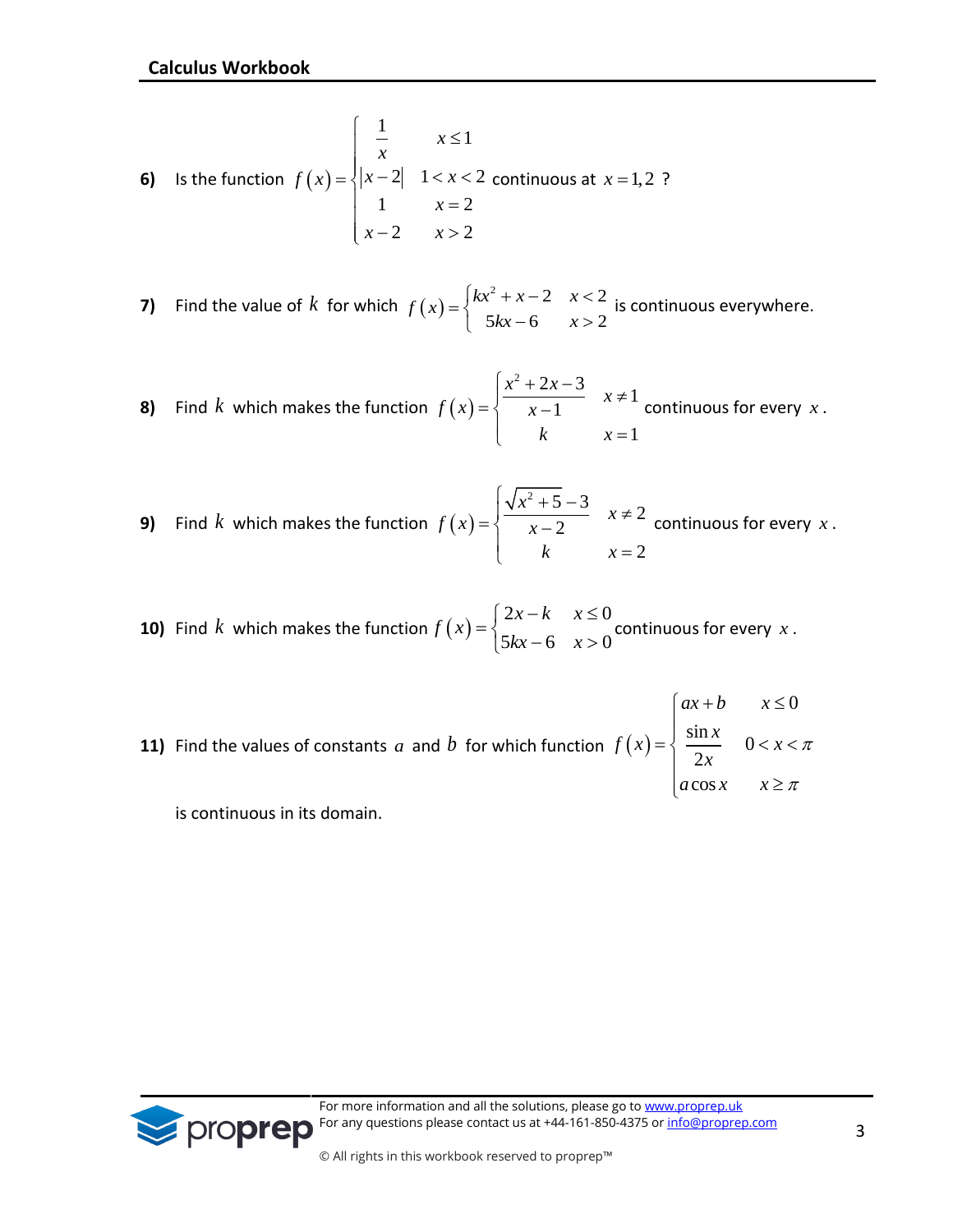### **Answer Key**

- **1)** Continuous at  $x = 1$
- **2)** Continuous at  $x = 2$
- **3)** Not defined at  $x = 0$
- **4)** Not continuous
- **5)** Continuous at  $x = 0$ , Continuous at  $x = 1$ , Not continuous at  $x = 2$
- **6)** Continuous at  $x = 1$ , Not continuous at  $x = 2$
- **7)**  $k = 1$
- **8)**  $k = 4$
- **9)** 2 3  $k =$
- **10)**  $k = -1$
- **11)** 0,  $b = \frac{1}{2}$ 2  $a = 0, b = 0$

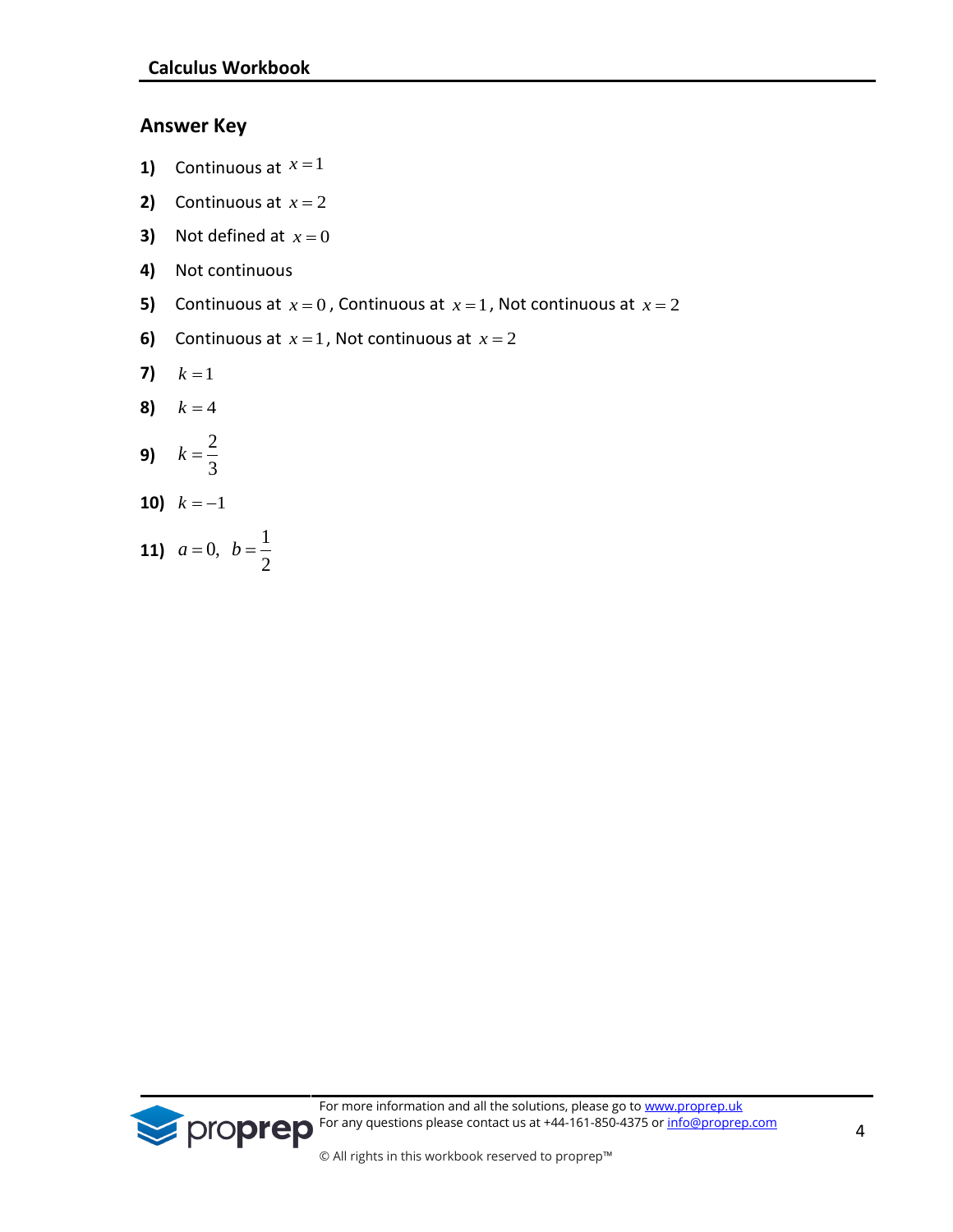# <span id="page-5-0"></span>**Points of Discontinuity**

#### **Questions**

**1)** Classify any points of discontinuity of  $f$  over the graphed interval.



**2)** Find and classify any points of discontinuity of the functions below:

|  | a. $f(x) = \frac{x+1}{x-1}$ | b. $f(x) = \frac{x^2 + x - 2}{x^2 - 1}$ |
|--|-----------------------------|-----------------------------------------|
|--|-----------------------------|-----------------------------------------|

**3)** Find and classify any points of discontinuity of the functions below:

a. 
$$
f(x) = \begin{cases} x^2 & x < 1 \\ 0 & x = 1 \\ 2-x & x > 1 \end{cases}
$$
 b.  $f(x) = \begin{cases} x^2 & x < 1 \\ 0 & x = 1 \\ -x^2 + 2x + 1 & x > 1 \end{cases}$  c.  $f(x) = \begin{cases} x^2 & x < 1 \\ 0 & x = 1 \\ \frac{1}{x-1} & x > 1 \end{cases}$ 

#### **Answer Key**

**1)**  $x = -3$ ,  $x = -1$ ,  $x = 2$ . **2)** a.  $x = 1$  undefined b.  $f\left( 1\right) \,$  undefined **3)** a.  $x = 1$ removable discontinuity b. Jump discontinuity at  $x = 1$ c. Essential discontinuity at  $x = 1$ For more information and all the solutions, please go to [www.proprep.uk](http://www.proprep.uk/) For any questions please contact us at +44-161-850-4375 or [info@proprep.com](mailto:info@proprep.com) proprep

© All rights in this workbook reserved to proprep™

 $\sqrt{ }$